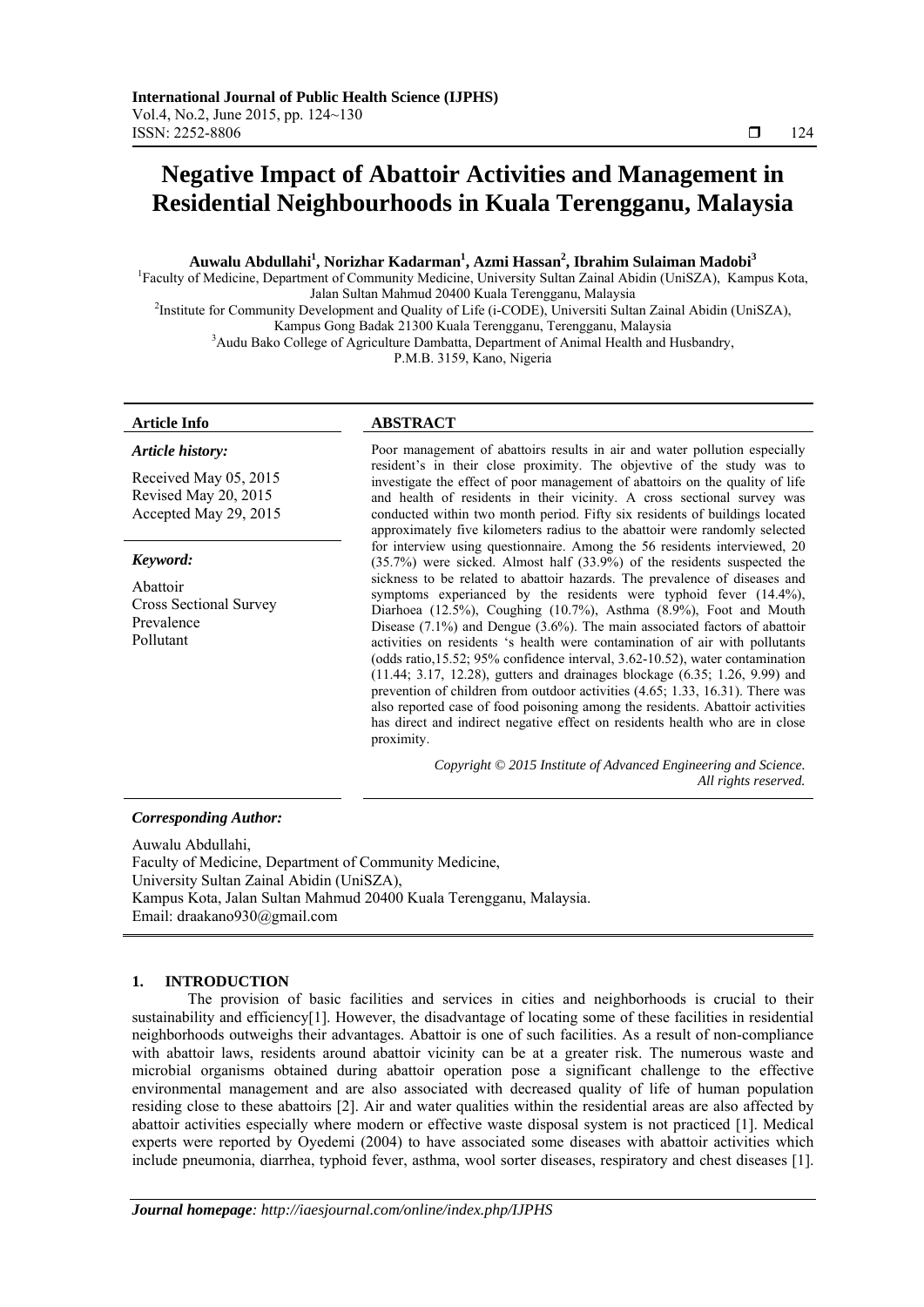Pathogens present in animal carcasses or shed in animal wastes may include rotaviruses, *hepatitis E virus, Salmonella spp., Escherichia coli O157:H7, Yersinia enterocolitica, Campylobacter spp, Cryptosporidium parvum, Mycobacterium spp* and *Giardia lamblia* [3],[4].These zoonotic pathogens can exceed millions to billions per gram of feces and may infect humans through various routes such as contaminated air, contact with livestock animals or their waste products, exposure to potential vectors (such as flies, mosquitoes, water fowl, and rodents), or consumption of food or water contaminated by animal wastes [5]. The objective of this study was to investigate the impact of abattoir activities and management in residential neighbourhoods in Gong Badak, Terengganu, Malaysia.

## **2. RESEARCH METHOD**

#### **Study area**

The study was conducted in Gong Badak Kuala Terengganu, Terengganu, Malaysia from January to February, 2015. It is located in the northern part of the city of Kuala Terengganu which has a total population of 337,553[6]. Gong Badak abattoir is situated within the industrial areas and surrounded from few metres by Supermarkets, residential houses and educational institutions. The abattoir performs most of their activities at morning from 3:00am to 8:00am. The major animals slaughtered were cattle and buffalos. Their operational activities are usually on demand by the community or during festivities.

A cross sectional survey was carried out within 2 month period. A total of 100 residents of buildings located approximately within 5 kilometers radius to the abattoir were randomly selected for interview using structured questionnaire; visual obsservation was also made to investigate the effects on their health.

#### **Data Collection**

Data was collected using a structured questionnaire consisting of two sections: Section A was designed to obtain socio demographic information of the respondents such as gender, age, marital status, ethnicity, educational level, employment status, house status, average hours spent at home, and period of been residing in the area. Section B consisted of questions regarding the effect of abattoir on residential neighbourhoods which include: several symptoms and diseases that may be associated with abattoir activities either through air borne, water borne or pollutants. Other questions were asked whether they suspect the diseases to be related abattoir hazards, their source of information, comfortability with the presence of abattoir in their surroundings, source of their drinking water, insects and flies disturbances, blockage of gutters or drainages by abattoir effluents and possible relocation due to negative effect of abattoir activities on their health. Section B utilised binary scale of 0 (No) or 1 (Yes).

#### **Data Analysis**

Data entry and analysis was done using Statistical Package for Social Science (SPSS) version 20.0 (Armonk, NY: IBM Corp.). Descriptive statistics was applied for all socio demographic data and presented as frequencies and percentages. Univariate and Multiple Logistic Regression ware used to determine the associated factors of abattoir activities on residents health. The level of significance  $(\alpha)$  was set at p <0.05 for the study. From this study, the value of Cronbach's alpha reliability for the total scale was 0.87.

# **3. RESULTS AND ANALYSIS**

#### **Demographic characteristic of the respondents**

A total of 56 residents participated in the study giving a response rate of 56%. Descriptive statistics of the samples were provided in Table 1. The mean age of the residents was 27.4 (7.1) years. The sample consisted of mostly male 64.3%. Majority of the residents had attended Tertiary institutions 92.9% and 60.7% were single. Majority are unemployed (71.4%). Most of them were Malay (55.4%). However, the residents are either own a house or rent 41.1%. The mean average time spent at home by the residents was 6.92 (4.8) hours and mean average duration of been living in abattoir vicinity was 6.71 (7.6) years. Fifty per cent of the residents either met the abattoir or it was established after they started living in the area.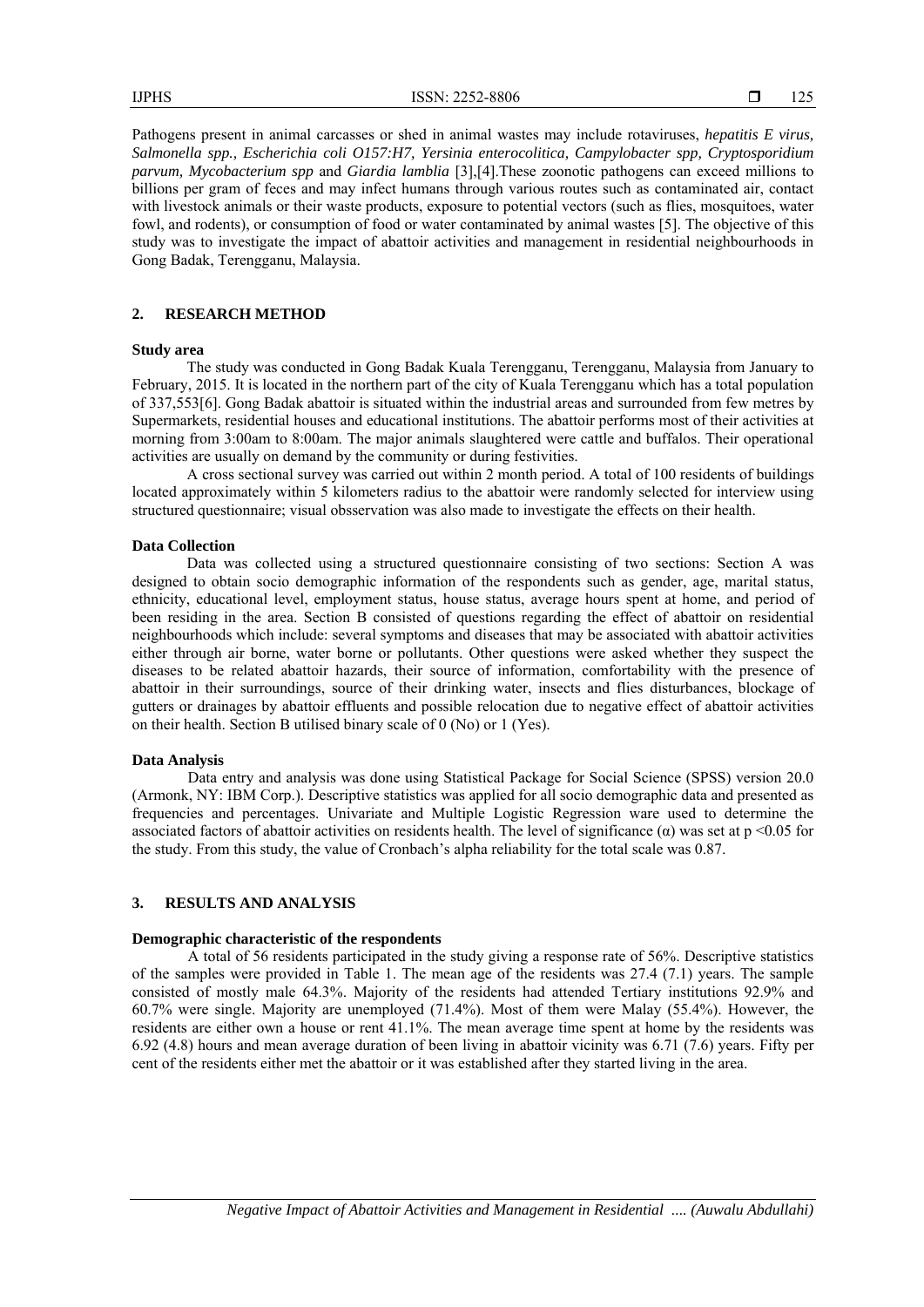| Variable                                  | no. $(\%)$ of the respondents |  |  |
|-------------------------------------------|-------------------------------|--|--|
| Age, mean (SD)                            | $27.4(7.1)$ *                 |  |  |
| Gender                                    |                               |  |  |
| Male                                      | 36(63.4)                      |  |  |
| Female                                    | 30(35.5)                      |  |  |
| Educational level                         |                               |  |  |
| No education                              |                               |  |  |
| Primary education                         |                               |  |  |
| Secondary education                       | 4(7.1)                        |  |  |
| Tertiary education                        | 52 (92.9)                     |  |  |
| Marital status                            |                               |  |  |
| Single                                    | 34(60.7)                      |  |  |
| Married                                   | 18(32.1)                      |  |  |
| Divorced                                  | 4(7.1)                        |  |  |
| <b>Employment status</b>                  |                               |  |  |
| Employed                                  | 16(28.6)                      |  |  |
| Unemployed                                | 40(71.4)                      |  |  |
| House status                              |                               |  |  |
| Land lord (Owner)                         | 23(41.1)                      |  |  |
| Tenant (Rental)                           | 23(41.1)                      |  |  |
| Others                                    | 10(17.9)                      |  |  |
| Ethnicity                                 |                               |  |  |
| Malay                                     | 31 (55.4)                     |  |  |
| Chinese                                   | 2(3.6)                        |  |  |
| Indians                                   | 2(3.6)                        |  |  |
| Others                                    | 21 (37.5)                     |  |  |
| Average hours spent at home, mean (SD)    | $6.92(4.8)*$                  |  |  |
| Period of residing in the area, mean (SD) | $6.71(7.6)$ *                 |  |  |
| Met abattoir in the area                  |                               |  |  |
| Yes                                       | 28(50.0)                      |  |  |
| No                                        | 28(50.0)                      |  |  |

Note: \*SD = standard deviation

# **The effect of abattoir activities and management on residential neighbourhoods**

About 67.9% of the abattoir residents were not comfortable with the presence of abattoir in their vicinity. The prevalence of Typhoid fever, Diarrhoea and Coughing were 14.4%, 12.5 and 10.7% respectively (Table 2); these were the common problems in their area in which 33.9% believed to be associated with abattoir activities. There were also high number of flies, smelly odour, contamination of water with abattoir effluent, effect on breathing or cause respiratory diseases as well as blockage of gutters and drainages with waste materials from abattoir which account of about 42.9% ,55.4%, 30.4%, 41.1% and 26.8% respectively (Table 2). The major source of drinking water by the residents was tap water 83.9% while those of information were school and TV program 41.1% each (Table 2). The improper management of the abattoir affect their children outdoor activities said by 26.8% of the residents. However, 32.1% of the abattoir neighbouring community are likely to relocate from their houses as a result of poor management activities by the abattoir. Based on the interviewed made to the residents there were reported cases of diarrhoea, frequent coughing and incidences of food poisoning among the residents.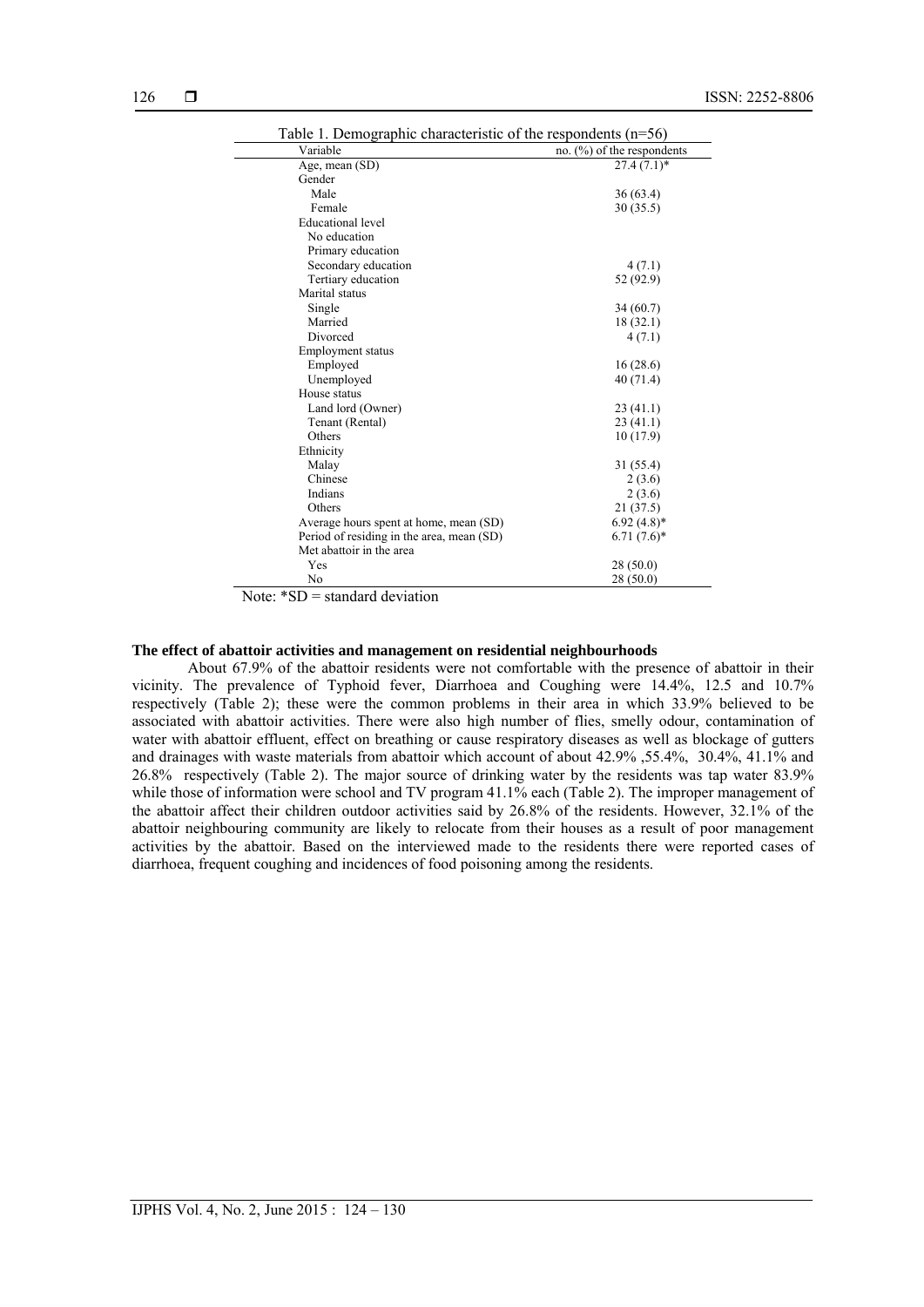| Variable                                                | Respondent Response; no. (%)* |           |  |  |  |
|---------------------------------------------------------|-------------------------------|-----------|--|--|--|
|                                                         | N <sub>0</sub>                | Yes       |  |  |  |
| Happy with presence of abattoir                         | 38 (67.9)                     | 18(32.1)  |  |  |  |
| Family sickness                                         | 36(64.3)                      | 20(35.7)  |  |  |  |
| Typhoid fever                                           | 48 (85.7)                     | 8(14.4)   |  |  |  |
| Dengue                                                  | 54 (96.4)                     | 2(3.6)    |  |  |  |
| Coughing                                                | 50 (89.3)                     | 6(10.7)   |  |  |  |
| Asthma                                                  | 51 (91.1)                     | 5(8.9)    |  |  |  |
| Diarrhea                                                | 49 (89.5)                     | 7(12.5)   |  |  |  |
| Foot and mouth Disease                                  | 52 (92.9)                     | 4(7.1)    |  |  |  |
| Sickness due to abattoir hazards                        | 37(66.1)                      | 19 (33.9) |  |  |  |
| Source of information                                   |                               |           |  |  |  |
| Hospital                                                | 41 (73.2)                     | 15(26.8)  |  |  |  |
| School                                                  | 33 (58.9)                     | 23(41.1)  |  |  |  |
| Family and Friends                                      | 53 (94.6)                     | 3(5.4)    |  |  |  |
| Radio program                                           | 48 (85.7)                     | 23(41.1)  |  |  |  |
| TV program                                              | 33 (58.9)                     | 41 (73.2) |  |  |  |
| Newspapers and magazine.                                | 41 (73.2)                     | 15(26.8)  |  |  |  |
| Internet                                                | 49 (87.5)                     | 7(12.5)   |  |  |  |
| Smell odor from abattoir                                | 25(44.6)                      | 31(55.4)  |  |  |  |
| Difficulty in breathing or respiratory diseases         | 33 (58.9)                     | 23(41.1)  |  |  |  |
| Prevent children outdoor activities                     | 41(73.2)                      | 15(26.8)  |  |  |  |
| Source of drinking water                                |                               |           |  |  |  |
| Tap water                                               |                               | 47 (83.9) |  |  |  |
| Bore holes                                              |                               | 7(12.5)   |  |  |  |
| Well water                                              |                               | 2(3.6)    |  |  |  |
| Contaminated water with abattoir effluents              | 39(69.6)                      | 17(30.4)  |  |  |  |
| Blockages of gutters and drainages with waste materials | 41 (73.2)                     | 15(26.8)  |  |  |  |
| High number of flies within the environment             | 32(57.1)                      | 24 (42.9) |  |  |  |
| Relocation because of abattoir                          | 38 (67.9)                     | 18 (32.1) |  |  |  |

Table 2. Effect of abattoir activities and management on residential neighbourhoods

no.  $(\frac{9}{6})^*$  = number and percentages

**Univariable analysis of factors associated with abattoir activities on residential neighbourhood's health**

Table 3 illustrates the results of Univariable analysis of factors associated with abattoir activities on residents' health. The most important abattoir related, statistically significant associated factors identified on residents health were, contamination of air quality (odds ratio [OR], 15.52; 95% CI, 3.62-10.52), contamination of water with abattoir effluents 11.44 (3.17, 12.28), blockage of gutters and drainages 6.35 (1.26, 9.99) and prevention of childrensfrom outdoor activities 4.65 (1.33, 16.31). However, odor smell from abattoir 1.47 (0.34, 6.34), higher number of flies 0.39 (0.87, 9.05) and possibility of relocation due to abattoir activities 2.80 (0.96, 10.07) were not statistically significant. After applying multiple logistic regression, some abattoir associated factors were removed by the analysis and they were not statistically significant.

Table 3. Univariable analysis of factors associated with abattoir activities on residential neighbourhood's health

| Factor                                        | OR (95% CL)         | p-value      |  |  |  |  |
|-----------------------------------------------|---------------------|--------------|--|--|--|--|
| Smell odour from abattoir                     | 1.47(0.34, 6.34)    | 0.604        |  |  |  |  |
| Contamination for air quality                 | 15.52 (3.62, 10.52) | ${}_{0.001}$ |  |  |  |  |
| Prevent children outdoor activities           | 4.65(1.33, 16.31)   | 0.016        |  |  |  |  |
| Contamination of water with abattoir effluent | 11.44 (3.17, 12.28) | ${}_{0.001}$ |  |  |  |  |
| Blockages of gutters and drainages            | 6.35(1.26, 9.99)    | 0.025        |  |  |  |  |
| High numbers of flies                         | 0.39(0.87, 9.05)    | 0.295        |  |  |  |  |
| Relocation due to abattoir activities         | 2.80(0.96, 10.07)   | 0.085        |  |  |  |  |

Note:  $OR = odds ratio$ .

 $CI =$  confidence interval

# **Associated factors with abattoir activities on residential neighbourhood's health by Multiple Logistic Regression model**

Only 3 abattoir related factors on resident's health remained after Multiple Logistic Regression model was applied (Table 4). These were, contamination of air quality 15.52 (3.62-10.52), contamination of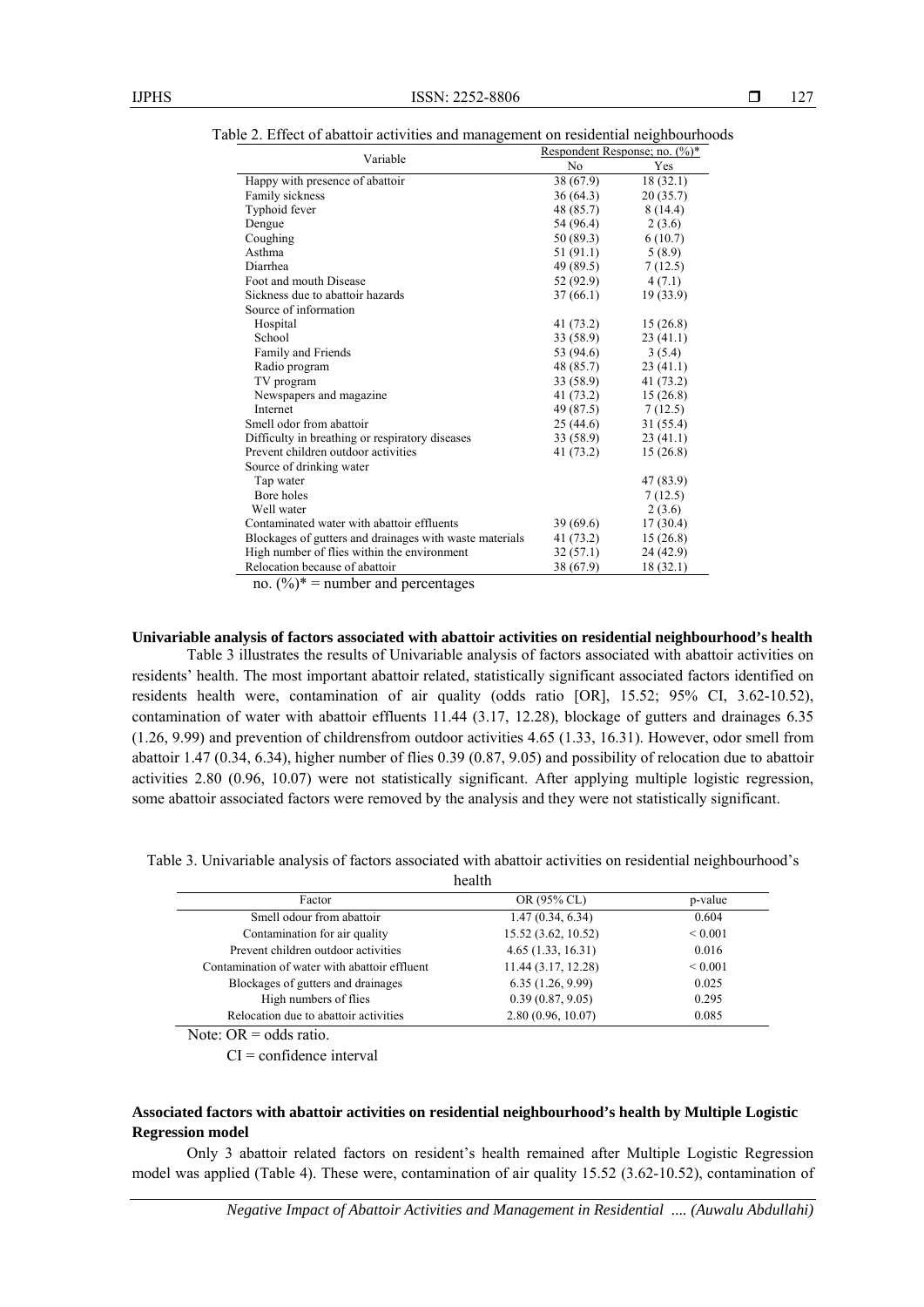water with abattoir effluents 11.44 (3.17, 12.28) and blockage of gutters and drainages 6.35 (1.26, 9.99). These associated factors were all statistically significant.

| Table 4. Associated factors with abattoir activities on residential neighbourhood's health by Multiple Logistic |  |  |                  |  |  |  |
|-----------------------------------------------------------------------------------------------------------------|--|--|------------------|--|--|--|
|                                                                                                                 |  |  | Regression model |  |  |  |

| 100 <sub>51</sub>                   |                           |                                            |                   |         |  |  |  |
|-------------------------------------|---------------------------|--------------------------------------------|-------------------|---------|--|--|--|
| Variable                            | Regression<br>coefficient | Adjusted odds Ratio <sup>a</sup><br>(95%CD | Wald<br>statistic | p-value |  |  |  |
| Effect on air quality and breathing | 2.742                     | 15.52(3.62, 10.52)                         | 13.638            | < 0.001 |  |  |  |
| Water contamination with effluent   | 2.437                     | 11.44(3.17, 12.28)                         | 13.850            | < 0.001 |  |  |  |
| Gutters and drainages blockages     | 1.848                     | 6.35(1.26, 9.99)                           | 5.014             | 0.025   |  |  |  |

Backward LR Multiple Logistic Regression model was applied

Multicolinearity and Interactions term were checked and not found

Hosmer-Lemeshow test, (p=0.342), classification table (overall correctly classified percentage=86.5%) and areas under the ROC curve (85.8%) were applied to check the model fitness.

Our results indicated contamination of air with pollutants to be the major associated factor on resident's health as result of abattoir activities (41.1%). Typhoid fever has higher prevalence among the diseases experienced by the residents in close proximity to abattoir environment. The cross sectional design used in this study concurrent with observation made to the abattoir neighbourhoods, medium sample size and engaging local facilitator increased the likelihood that the associated factors and diseases identified to be accurate In addition, our use appropriate statistical method and utilization of random sampling technique increases generalizability of our findings.

In this study there was significant association between abattoir effluents and diseases affecting abattoir neighbouring community (Table 3 and 4). According to [7] reported that abattoir effluents contain a lot of disease causing organisms. Similarly medical expert were reported to have associated some diseases with abattoir activities which include: pneumonia, diarrhoea, typhoid fever, asthma, wool sorter diseases, respiratory and chest diseases [1]. In this study few cases of typhoid fever, diarrhoea, respiratory diseases, coughing, foot and mouth diseases and dengue has been associated with abattoir activities (Table 2). These diseases can spread from the abattoir to the neighbouring community through vectors, animals or bye products of animal origin. Elevation of some symptoms among residents of intensive livestock operations which include: headache, running nose, sore throat, excessive coughing, shortness of breath, nausea or vomiting, diarrhoea, burning eyes, skin rash or irritation and decrease quality of life [8]. In this study excessive coughing, breathing difficulty, diarrhoea and decrease quality of life to the children of abattoir residents. Similar symptoms have been reported by [1] among the residents of abattoir neighbourhoods such as headache, excessive coughing, shortness of breath, heart burn, diarrhoea or dysentery, general body weakness, fever and typhoid fever.

In this study there was statistically significant contamination of air quality around the residents who are in close proximity to abattoir environment (Table 4). This may be associated with bad odour perceived from the abattoir environment which causes air pollution and possible transmission of air borne pathogens that result in respiratory diseases such as asthma and excessive coughing seen among the residents. Pollutants from abattoir activities have direct and indirect effects on human and the local built environment, especially those in close proximity to abattoir [1]. Adverse effect of abattoir activities which is of public health significance due to decrease health and quality of life of individual's residents around intensive livestock operations [8]. It was reported by [9] unused abattoir by-products were seen within the abattoir environment undergoing bacterial decomposition. This can pollute air quality resulting in transmission of pathogens and unpleasant odour to the abattoir neighbouring community.

The negative effects of gutters and drainages blockage by abattoir waste materials were statistically significant in this study (Table 3 and 4). Similar result was found by [1] in which bones, blood, dung and other waste materials were discharge to the nearby stream without treatment resulting in drainages blockages, pollution of surface and underground water. In addition, [10] Ayoola et al., 2012 reported that pollutant such as animal dung, refuse, domestic waste were not properly dumped leading to drainages blockages and causing hazardous effect to human existence and also to the health of the inhabitants of the area.

As in all survey studies, measurement of problems and differences between the abattoir neighbourhoods other than the exposure of interest could have influenced the results. However, biases are issues in any studies. It is possible that residents living in proximity to abattoir environment might report a greater number of symptoms and diseases because of negative feelings about the effect of the operation on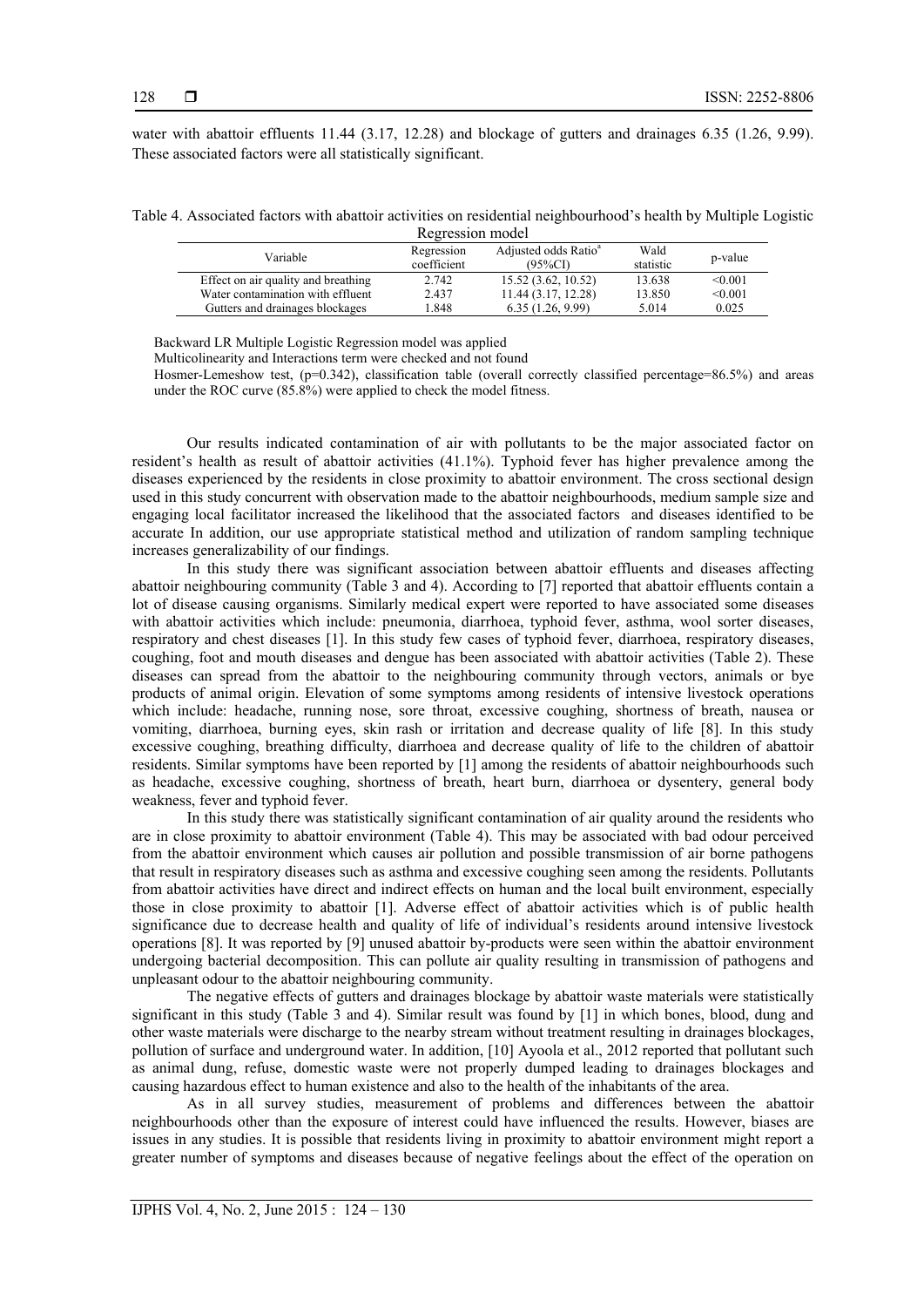their lives and environment. This was observed to be limited or not have been done as some diseases not related to abattoir activities were included in the questions as a check. Study was not able to evaluate the levels of impact on residents within the same area but at a distance to abattoir. Possibility of different level of effect might varies due to differences in distance, building type, direction, physical barrier, amount of time spent at home and duration of living in abattoir vicinity. Quantitative evaluation of exposure differences between individuals would increase the ability of an epidemiologic study to identify health effects of air borne emissions.

The study was not able to evaluate the clinical or biological measures of outcome that would strengthen information about the relationships between resident's exposures to emissions from abattoir activities and their health. The study was also not able to evaluate specific population that may be more susceptible to health impact of environmental exposures from abattoir activities. Children, asthmatic and elderly individuals with decrease cardiovascular or pulmonary functions may be among the group within the populations.

#### **4. CONCLUSION**

The study found out that, abattoir activities have direct and indirect negative effects on the local built environment and people health especially abattoir neighbourhood residents. The study indicated contamination of air and water quality, possible transmission of diseases as well as blockages of gutters or drainages with abattoir effluents and other waste materials due the negative impact of abattoir activities on residential neighbourhoods. There were also limited outdoor activities by the children, increased number of flies around the area and chances of relocation by some the residents to another area free of abattoir settings. The abattoir management system should include a waste management plan designed for abattoir operation. Legislative measures with regards to land use, waste disposal methods, abattoir management, odour control and provision of assessment criteria for all abattoirs should be enforced. Effort should be made towards public awareness and enlightenment on possible impact of pollution from abattoir wastes by all relevant agencies when formulating new policies for better management.

Further research should be conducted to provide better understanding on the health effects of abattoir neighbouring community by combining individual's exposures assessment, clinical evaluation of human and mental health and periodic monitoring of exposed neighbouring community

#### **REFERENCES**

- [1] Bello YO., Oyedemi DTA., "The impact of abattoir activities and management in residential neighbourhoods: A case study of Ogbomoso, Nigeria", *J Soc Sci*, vol/issue: 19(2), pp. 121-127, 2009.
- [2] Adeyemo OK., "Unhygienic operations of a city abattoir in South Western Nigeria: Environmental implication", Ajeam/rage, vol/issue: 4(1), pp. 23-27, 2002.
- [3] Sobsey MD., Khatib LA., Hill VR., Alocilja E., Pillai S., "Pathogens in animal wastes and theimpacts of waste management practices on their survival, transport, and fate", *White paper for The National Center for Manure & Agricultural Waste Management*, 2002.
- [4] Robinson P., Morris D., Antic R., "Mycobacterium bovis as an occupational hazard in abattoir workers", *Aust N Z J Med,* vol/issue: 18(5), pp. 701-3, 1988.
- [5] Schlech WF., Lavigne PM., Bortolussi RA., "Epidemic listeriosis-evidence for transmission by food", *The New England Journal of Medicine*, vol. 308, pp. 203-206, 2005.
- [6] Malaysian census, "Terengganu Basic Data (in Malay) Malaysian Concensus Department", 2010. Archieved from original on 2007-02-26. Available at http://www.evi.com/9/terengganu\_population\_2013. Accessed on 16 June, 2014.
- [7] Roberts H., De jager L., Blight G., "Waste handling practices at red meat abattoirs in South Africa", *Waste Management Resources*, vol. 27, pp. 25 -30, 2009.
- [8] Wing S., Wolf S., "Intensive livestock operations, Health and Quality of life among Eastern North Carolina Residents", *Environmental Health Perspectives*, vol. 108, pp. 233-238, 2000.
- [9] Otolorin GR., Okolocha EC., Ameh VO., Mshelbwala P., Danjuma FA., Dzikwi AA., "Public Health Risk of Abattoir Operation at Zango Abattoir Zaria, Kaduna State Nigeria", *Annual Research & Review in Biology*, vol/issue: 5(2), pp. 1-8, 2015.
- [10] Ayoola PB., Adekeye EA., Jokanola OO., "Environmental Pollution and Control within Sabo area of Ogbomoso in Oyo State of Nigeria", *IJRRAS*, vol/issue: 10(2), pp. 329-338, 2012.